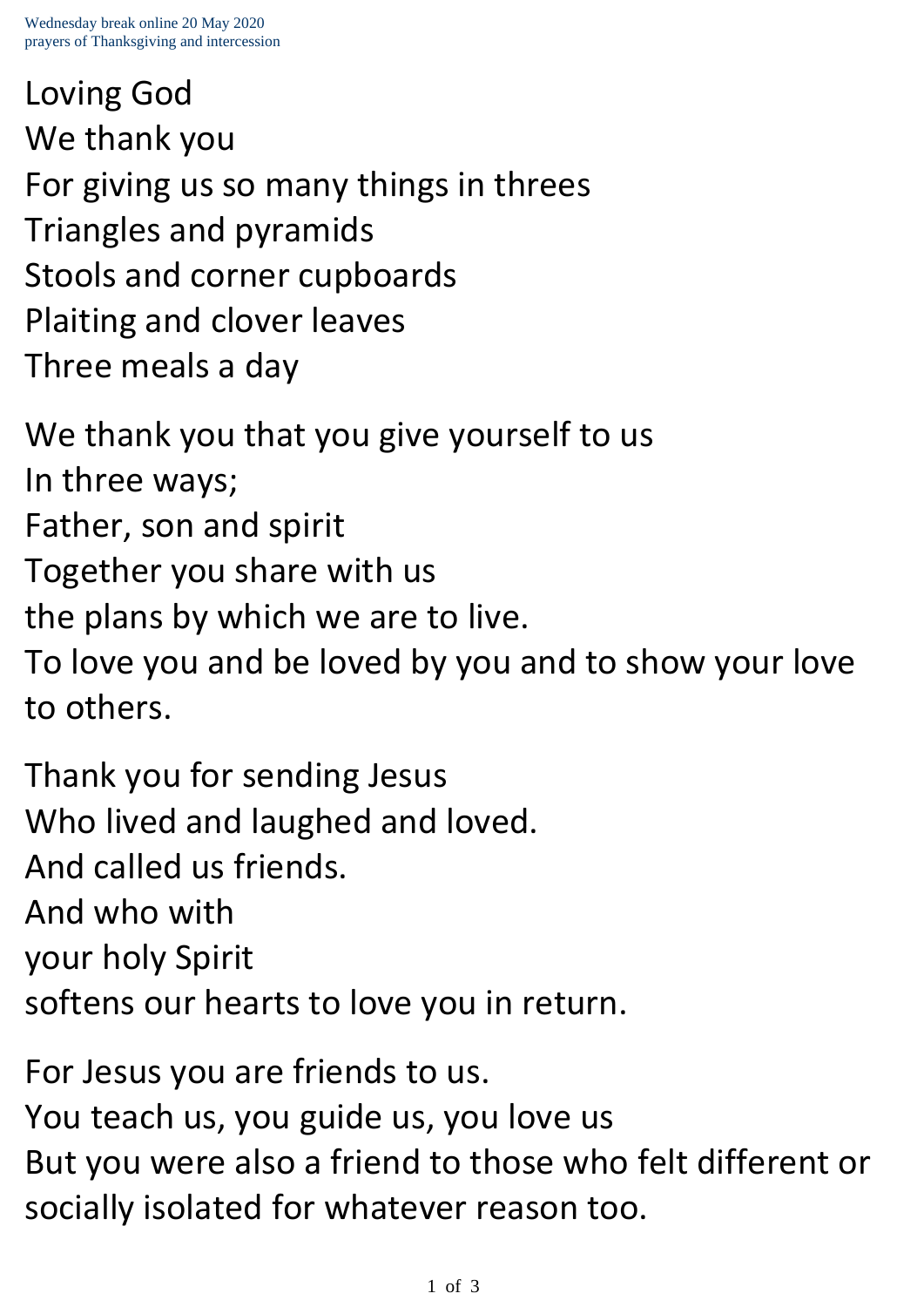You called them, you challenged them, you forgave them So as we pray to you Call us, challenge us forgive us too.

Jesus you were a friend to the sick You touched them, healed them, restored them. As we seek you today Touch us, heal us, restore us.

Jesus you are our friend Bind us to each other and to you, So that your love given by you along with the Father and Holy Spirit may be reflected by us in our love for all.

We ask these things through Jesus who taught us When we pray to say together.....